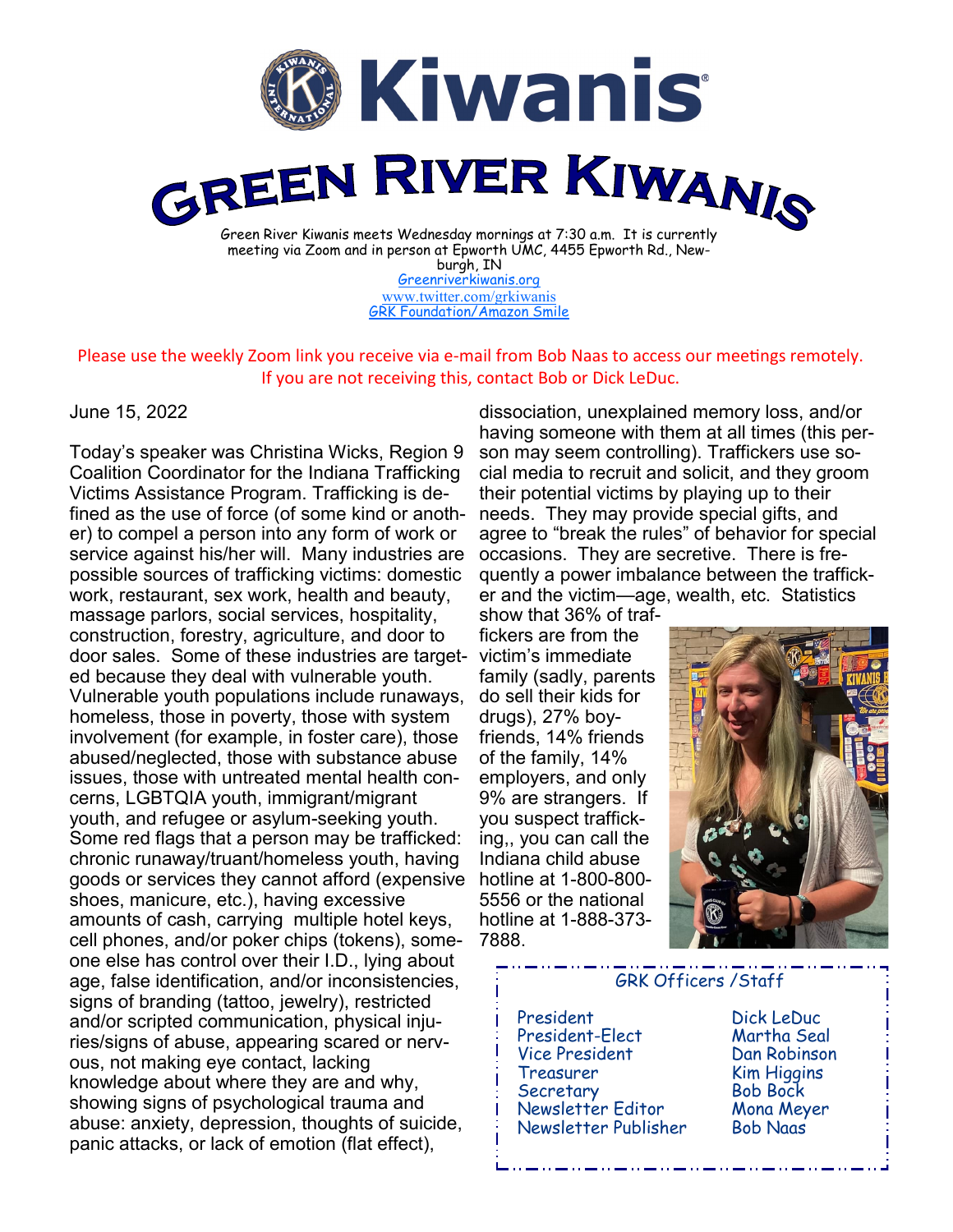Upcoming events:

July 7: Otters Night Out (6:35 game time, must pre-pay for your ticket/food; **Ken McWilliams** said the last date to sign up and pay will be June 22)

July 27: helping with parking at the 4-H Center for the fair

 $\mathcal{L}_\text{max}$  , and the set of the set of the set of the set of the set of the set of the set of the set of the set of the set of the set of the set of the set of the set of the set of the set of the set of the set of the

We will hold another online auction in July, date TBA. **Martha Seal** is looking for items worth about \$75 to be donated. It was suggested that teams could create themed baskets (wine, tickets, etc.) and donate these for the auction. **Martha** needs these items by July 10.

\_\_\_\_\_\_\_\_\_\_\_\_\_\_\_\_\_\_\_\_\_\_\_\_\_\_\_\_\_\_\_\_\_\_\_\_\_\_

Figures are not yet final, but **Ed Ziemer** thinks we will net about \$32,000 from the recent golf outing. This is below last year's take, but this is due to the increasing cost of food and playing golf. \_\_\_\_\_\_\_\_\_\_\_\_\_\_\_\_\_\_\_\_\_\_\_\_\_\_\_\_\_\_\_\_\_\_\_\_\_\_

**Carl Linge** provided us with this chuckle: What do you call an 85 year old who requires respiratory therapy? An oxygenarian

\_\_\_\_\_\_\_\_\_\_\_\_\_\_\_\_\_\_\_\_\_\_\_\_\_\_\_\_\_\_\_\_\_\_\_\_\_\_

Thought of the week, courtesy of **Dan Oates:**



Next week will our special Guest Day, so be sure to invite friends to hear a presentation on Internet crime and children, given by a member of the EPD